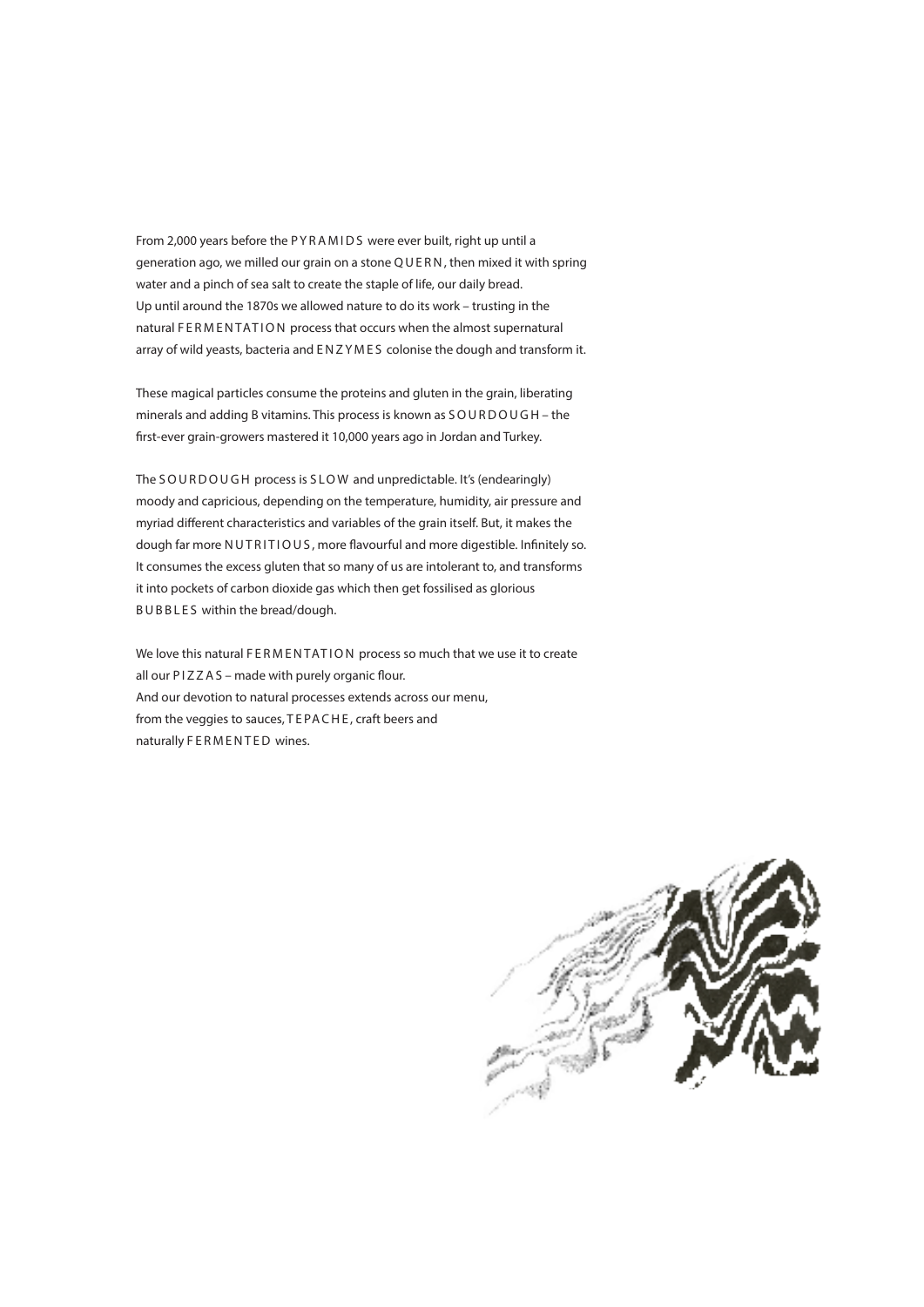JUNE

SNACK Flatbread – Bagna càuda 9 Flatbread – Muhammara (contains walnuts) 9

> FERMENTS PLATE Daikon, cucumbers & kimchi 12

SHARE

Pickled cucumber salad – tahini, salsa macha (contains peanuts) 12 (v) Butter lettuce & fines herbs – herbed crème fraîche, sunflower seeds & parmesan 14 Burrata salad – burrata, green beans & snap peas, charred pasilla peppers, tomatoes, thai herbs, fish sauce & crispy shallots 17

#### ORGANIC SOURDOUGH PIZZA

Puttanesca – tomato sauce, sungold tomato, oregano, capers, garlic, calabrian chillies & anchovies 19 Margherita – tomato sauce, buffalo mozzarella, fresh basil 20 White – pistachio pesto, mozzarella, ricotta, honey 22 Kimchi – tomato sauce, mozzarella, aged goat gouda, black sesame 22 Pepperoni – tomato sauce, mozzarella, pepperoni 20 Bacon with Spicy Pineapple – smoked mozzarella, pickled pineapple, pickled chilli sauce & cilantro flowers 21 Mushroom – crimini/oyster mushrooms, porcini cream, mozzarella, aged goat gouda, truffle oil 23 The Banger – tomato base, buffalo mozzarella, salami, 'nduja, fermented mustard seeds, honey & basil 24

\*Special\* Sausage and Broccoli – garlic cream base, finley farms sprouting broccoli, house spicy fennel sausage, parmesan cheese 22 \*Special\* Tomato Pie – valdivia farms heirloom tomato, green garlic, sherry vinegar, lemon basil & ricotta 24

## DESSERTS

Chocolate Mousse – pistachios, candied orange peel, sea salt, olive oil 9 (v) Cherries & Cream - vanilla ice cream, macerated cherries, shiso, meyer lemon, whipped cream, sesame seed tuille 11

(v) – Vegan please inform your server of any allergies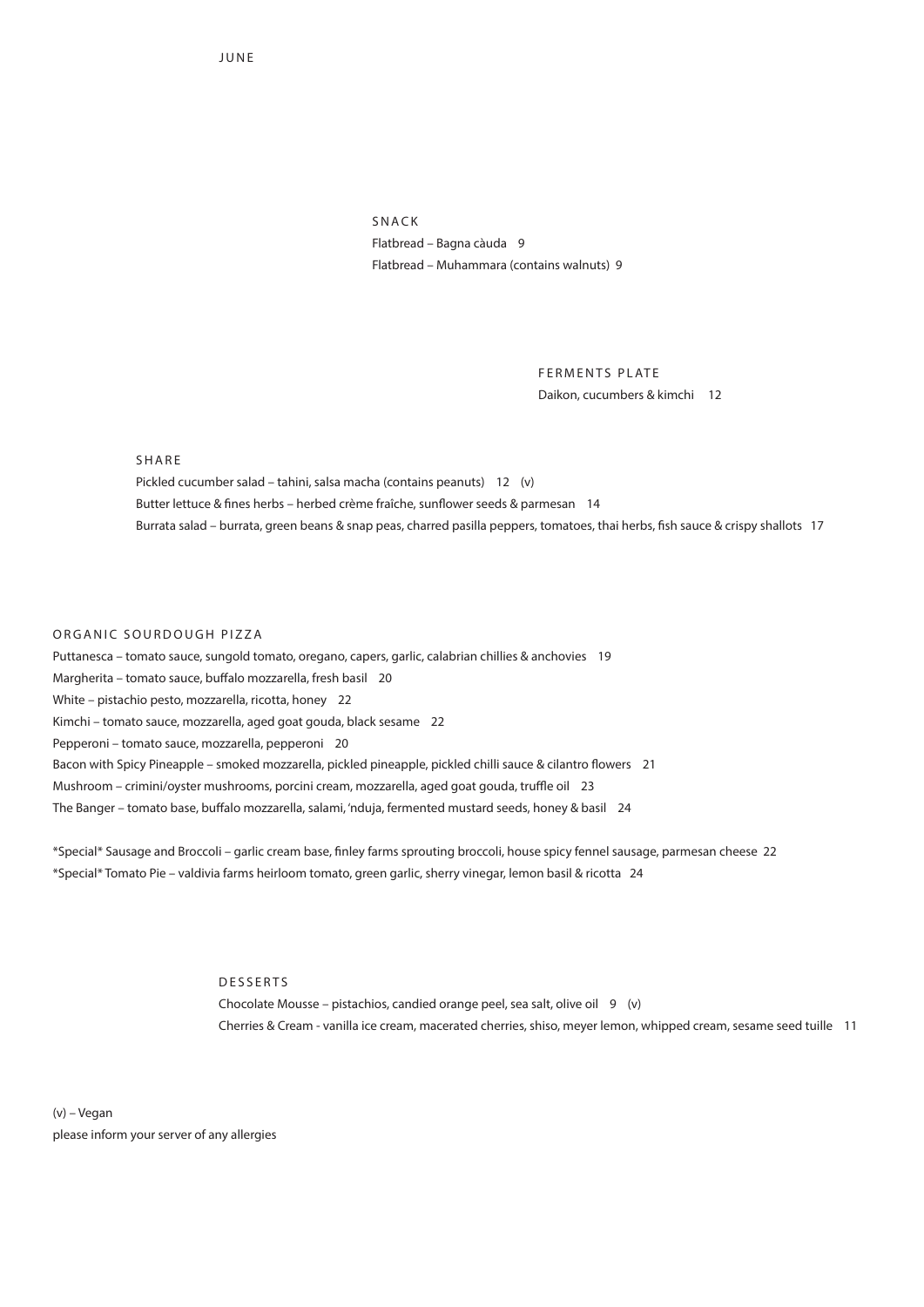WATER Complimentary filtered water

SPARKLING WATER Topo Chico 4 Yuzu 5

> NON-ALCOHOLIC Tepache Mango Chili 6 Tepache Watermelon Jalepeño 6



BEER Eagle Rock - Bootsy IPA 8 Highland Park - Baseball Lager 8

C I D E R Barbos Yeti [750ml] 35

A P E R T I F Amaro Angeleno 10

> CHAMPAGNE Blanc des Blancs, Lelarge-Pugeot (chardonnay) FR dry, tight perlage, brioche, crisp acidity, ripe citrus & orange peel 140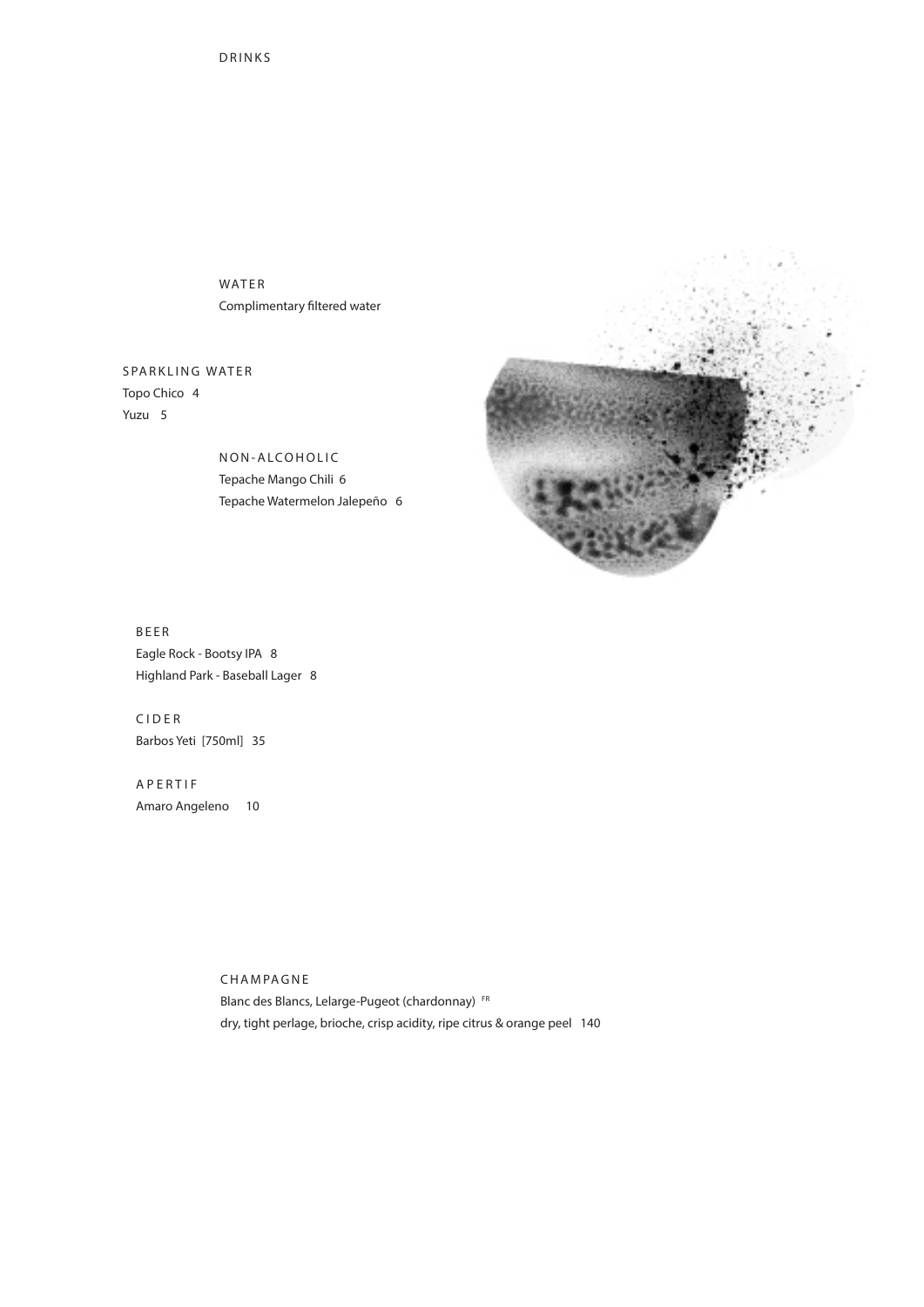SPARKLING Vouvray Extra Brut, Domaine du Facteur (chenin) FR dry, mineral driven with soft apple & pear notes 18 gl

Pet Moon Pink, Neighbourhood (pinot noir) US soft prelage, tropical guava & papaya, fuji apple, fresh acidity & minerals 60

Crazy Crazy [pet-nat], Marto (riesling) GER dry, juicy, pineapple, grapefruit, & apricot with good acid and structure 64

Sainte Genevieve Extra Brut, Domaine Vignes du Maynes (chardonnay) FR fresh, white peach, hint of brioche, baked apple with a dry finish 95

Moje, Milan Nestarec (riesling)<sup>CZ</sup> bright, ginger, whiff of citrus honey with wild herb notes 160

# **WHITE**

Chenin, Domaine de Majas (chenin blanc) FR fresh, medium body, stone fruit & grassy notes with green apple & citrus 15 gl

Pas Folle, La Guépe, Vignoble le Temps d'Aimer (folle blanche) FR dry, light body/tannins, bold acidity, asian pear, rustic lemon citrus, pomelo fruit with light salinity and fresh thyme 62

Patapon Blanc, Domaine le Briseau (chenin blanc) FR dry, light acidity, medium body/tannins, hint of effervescence, lemon pith, pineapple, toasted cashews & brioche 80

En Chapon, Julien Altaber (chardonnay) FR dry, light body/tannins with bold acidity, salty lemon, popcorn kernels, fresh chopped almonds with a hint of kefir 100

Himmel Auf Erden, Christian Tschida (weissburgunder) AT light to medium, juicy, cucumber & citrus mix with a touch of minerals 110

## R O S É

Amanda Rosado de Lágrima, Alfredo Maestro (garnacha) ESP dry, light to medium body, soft tannins, bright red berries, pomegranate with a striking salinity 18 gl

Primitivo, Fres.co, (primitivo) US

dry, medium tannins/acidity, bold body, blueberries, blood oranges & red currants 65

Himmel Auf Erden Rosé, Christian Tschida (cabernet sauvignon) AT strawberries, raspberries, light, well balanced with a little watermelon zing 115

Rosé, Els Jelipins (garancha/sumoll) ESP dry, light-bodied, cherry & watermelon notes with a spritz of violet 140